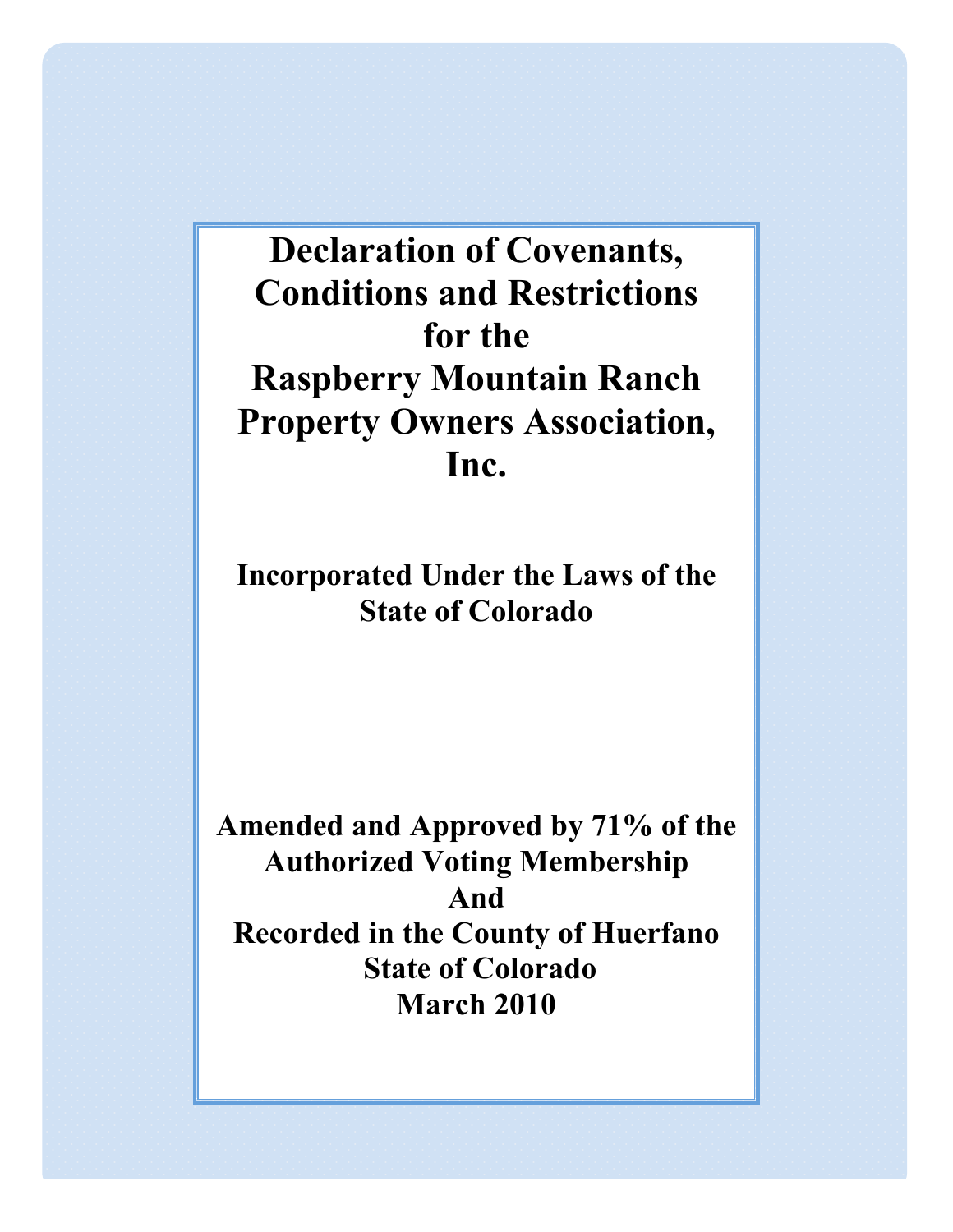\_\_\_\_\_\_\_\_\_\_\_\_\_\_\_\_\_\_\_\_\_\_\_\_\_\_\_\_\_\_\_\_\_\_\_\_\_\_\_\_\_\_\_\_\_\_\_\_\_\_\_\_\_\_\_\_\_\_\_\_\_\_\_\_\_\_

#### TABLE OF CONTENTS page 2-3

| <b>PETITION</b>     |       |                          |                                                         | page | $\overline{3}$ |
|---------------------|-------|--------------------------|---------------------------------------------------------|------|----------------|
| <b>INTRODUCTION</b> |       |                          |                                                         | page | $\overline{4}$ |
| <b>ARTICLEI</b>     |       | <b>INTENT</b>            |                                                         | page | $\overline{4}$ |
| <b>ARTICLEII</b>    |       |                          | <b>PROPERTY OWNERS ASSOCIATION</b>                      | page | $\overline{4}$ |
|                     | II.a  | Members                  |                                                         |      |                |
|                     | II.b  | Purpose of Association   |                                                         |      |                |
|                     |       | II.b.1                   | EnforceCovenants. Conditions and Restrictions           |      |                |
|                     |       | II.b.2                   | <b>Assess Annual Assessments</b>                        |      |                |
|                     |       | II.b.3                   | Provide Upkeep to Property                              |      |                |
|                     |       | II.b.4                   | <b>Represent Property Owners</b>                        |      |                |
|                     |       | II.b.5                   | Administer & Lease Grazing Rights                       |      |                |
|                     | II.c  | Board of Directors (BOD) |                                                         |      |                |
|                     |       | II.c.1                   | Administer the Affairs of the Association               |      |                |
|                     |       | II.c.2                   | Enforce Compliance with Policies & Procedures           |      |                |
|                     |       | II.c.3                   | <b>Incur Costs and Expenses</b>                         |      |                |
|                     |       | II.c.4                   | Obtain/Maintain Insurance                               |      |                |
|                     |       | II.c.5                   | Prepare Financial Budget                                |      |                |
|                     |       | II.c.6                   | <b>Collect Delinquent Assessments</b>                   |      |                |
|                     |       | II.c.7                   | <b>Borrow Funds</b>                                     |      |                |
|                     |       | II.c.8                   | <b>Enter Contracts</b>                                  |      |                |
|                     |       | II.c.9                   | <b>Establish Bank Accounts</b>                          |      |                |
|                     |       | II.c.10                  | <b>Maintain Property</b>                                |      |                |
|                     |       | II.c.11                  | Keep/Maintain Accurate Books and Records                |      |                |
|                     |       | II.c.12                  | Prepare Reports                                         |      |                |
|                     |       | II.c.13                  | Meet Annually                                           |      |                |
|                     |       | II.c.14                  | Supervise                                               |      |                |
|                     |       | II.c.15                  | Manage Assessments/Liens                                |      |                |
|                     |       | II.c.15.I                | <b>Recommend Annual Assessment</b>                      |      |                |
|                     |       | II.c.15.II               | Send Notice of Annual Assessment                        |      |                |
|                     |       | II.c.15.III              | Foreclose Liens                                         |      |                |
|                     |       | II.c.16                  | <b>Issue Certificates</b>                               |      |                |
|                     |       | II.c.17                  | <b>Cause Fiduciary Bonding</b>                          |      |                |
|                     |       | II.c.18                  | <b>Employ Services</b>                                  |      |                |
|                     |       | II.c.19                  | In General, Administrate the Affairs of the Association |      |                |
| <b>ARTICLE</b>      | Ш     |                          | <b>DWELLINGS AND STRUCTURES</b>                         |      | page 7         |
|                     | III.a |                          | Primary Dwelling Square Footage                         |      |                |
|                     | III.b |                          | <b>Construction Method Restrictions</b>                 |      |                |
|                     | III.c |                          | <b>Dwelling Height Restrictions</b>                     |      |                |
|                     | III.d | <b>Use Restrictions</b>  |                                                         |      |                |
|                     | III.e | Front Setbacks to Roads  |                                                         |      |                |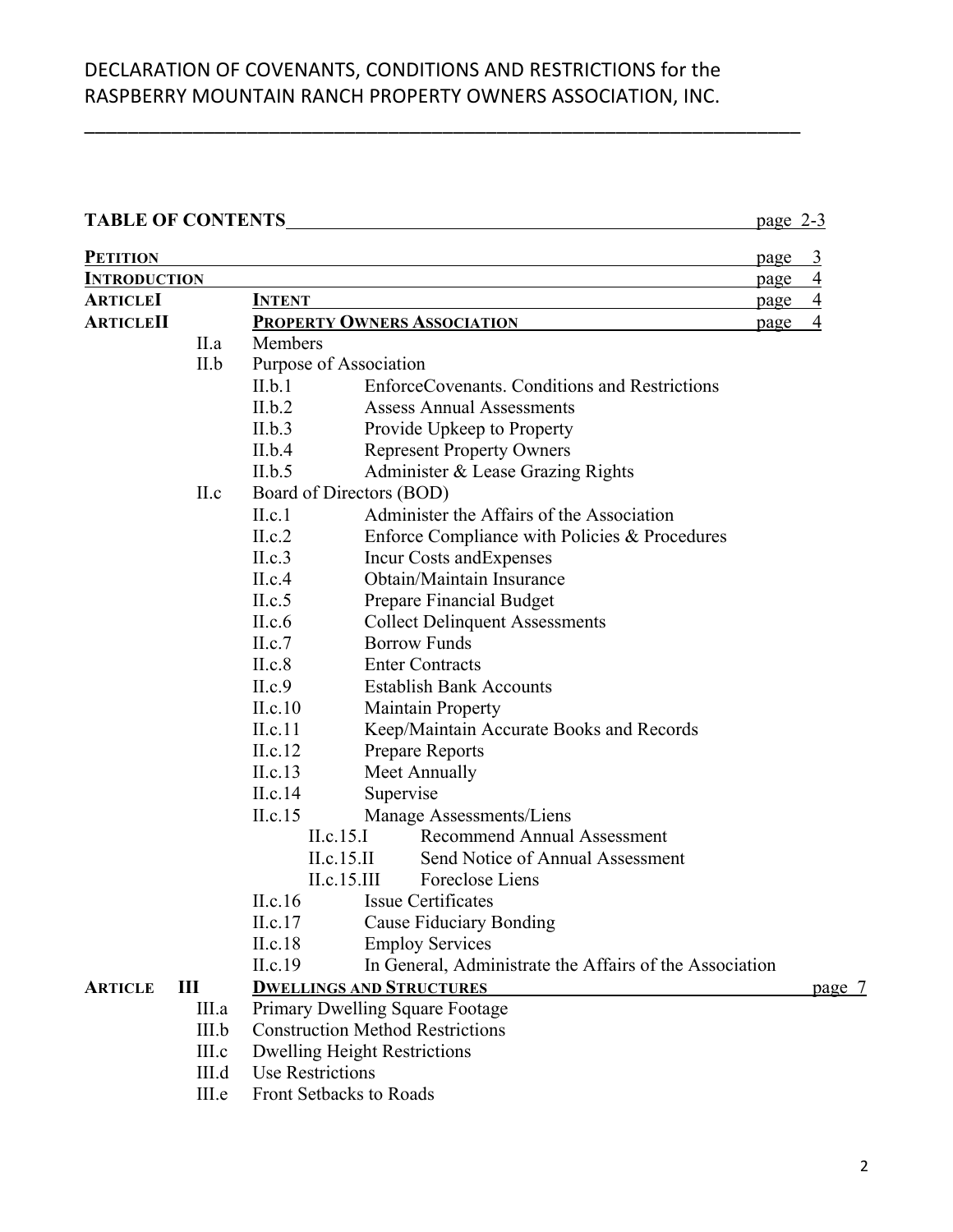\_\_\_\_\_\_\_\_\_\_\_\_\_\_\_\_\_\_\_\_\_\_\_\_\_\_\_\_\_\_\_\_\_\_\_\_\_\_\_\_\_\_\_\_\_\_\_\_\_\_\_\_\_\_\_\_\_\_\_\_\_\_\_\_\_\_

|                                           | III.f       | Side and Rear Setbacks          |  |      |           |
|-------------------------------------------|-------------|---------------------------------|--|------|-----------|
|                                           | III.g.      | <b>Fence Guidelines</b>         |  |      |           |
|                                           | III.h       | Driveway Guidelines             |  |      |           |
|                                           | III.i       | <b>Tank Restrictions</b>        |  |      |           |
|                                           | $III.$ j    | <b>Recreational Easements</b>   |  |      |           |
|                                           | III.k       | <b>Energy Efficient Design</b>  |  |      |           |
|                                           | III.1       | Fire Mitigation                 |  |      |           |
|                                           | III.m       | <b>Non-Prohibit Directives</b>  |  |      |           |
| <b>ARTICLEIV</b>                          |             | <b>TRASH &amp; RUBBISH</b>      |  | page |           |
| <b>ARTICLEV</b>                           |             | <b>NUISANCES</b>                |  | page | 9         |
| <b>ARTICLEVI</b>                          |             | <b>ANIMALS</b>                  |  | page |           |
| <b>2ARTICLEVII MOTOR VEHICLES</b><br>page |             |                                 |  | 9    |           |
| <b>ARTICLEVIII LAND USE</b>               |             | page                            |  | 9    |           |
|                                           |             | VIII.a Oil & Gas Restrictions   |  |      |           |
|                                           |             | VIII.b Subdivision of Property  |  |      |           |
|                                           |             | VIII.c Burning Regulations      |  |      |           |
| <b>ARTICLEIX</b>                          |             | <b>ENFORCEMENT</b>              |  | page | 9         |
| <b>ARTICLEX</b>                           |             | <b>TERMS OF COVENANTS</b>       |  | page | 9         |
| <b>ARTICLEXI</b>                          |             | <b>SEVERABILITY</b>             |  | page | 10        |
| XII<br><b>ARTICLE</b>                     |             | <b>COUNTY REGULATIONS</b>       |  | page | <u>10</u> |
| <b>XIII</b><br><b>ARTICLE</b>             |             | <b>COUNTER PARTS</b>            |  | page | 10        |
| <b>XIV</b><br><b>ARTICLE</b>              |             | <b>ANNEXATION</b>               |  | page | 10        |
| XV<br><b>ARTICLE</b>                      |             | <b>ANNUAL ASSESSMENT</b>        |  | page | 10        |
| XVI<br><b>ARTICLE</b>                     |             | <b>PAYMENT OF ASSESSMENTS</b>   |  | page |           |
| <b>10ARTICLE</b>                          | <b>XVII</b> | <b>SPECIAL ASSESSMENTS</b>      |  | page | 10        |
| <b>ARTICLE XVIII</b>                      |             | <b>EFFECT OF NON PAYMENT</b>    |  | page | 11        |
| <b>XIX</b><br><b>ARTICLE</b>              |             | <b>ASSERTION OF LIEN</b>        |  | page | 11        |
| XX<br><b>ARTICLE</b>                      |             | <b>AMENDMENT OF DECLARATION</b> |  | page | 11        |

#### **PETITION**:

The undersigned, Officers of the Raspberry Mountain Ranch Property Owners Association, Inc.,a nonprofit corporation that represents the persons who hold legal title to real property situated in Huerfano County in the State of Colorado and depicted on the recorded plat map of Raspberry Mountain Ranch, as described in the Declaration of Protective Covenants-Raspberry Mountain Ranch, recorded in the County of Huerfano Court on November 1, 2000, Reception #346607, First Amendment to Declaration of Covenants for Raspberry Mountain Ranch recorded on September 4, 2003, Reception #359909 (Parcels 15 through 22) and Amendment to the Declaration of Covenants recorded on March 23, 2006, Reception #371850 (Parcels 23 through 39), desire to amend said Declaration ofCovenants, Conditions and Restrictions. The undersigned republish and re-declare thesecovenants in their present form as set forth below: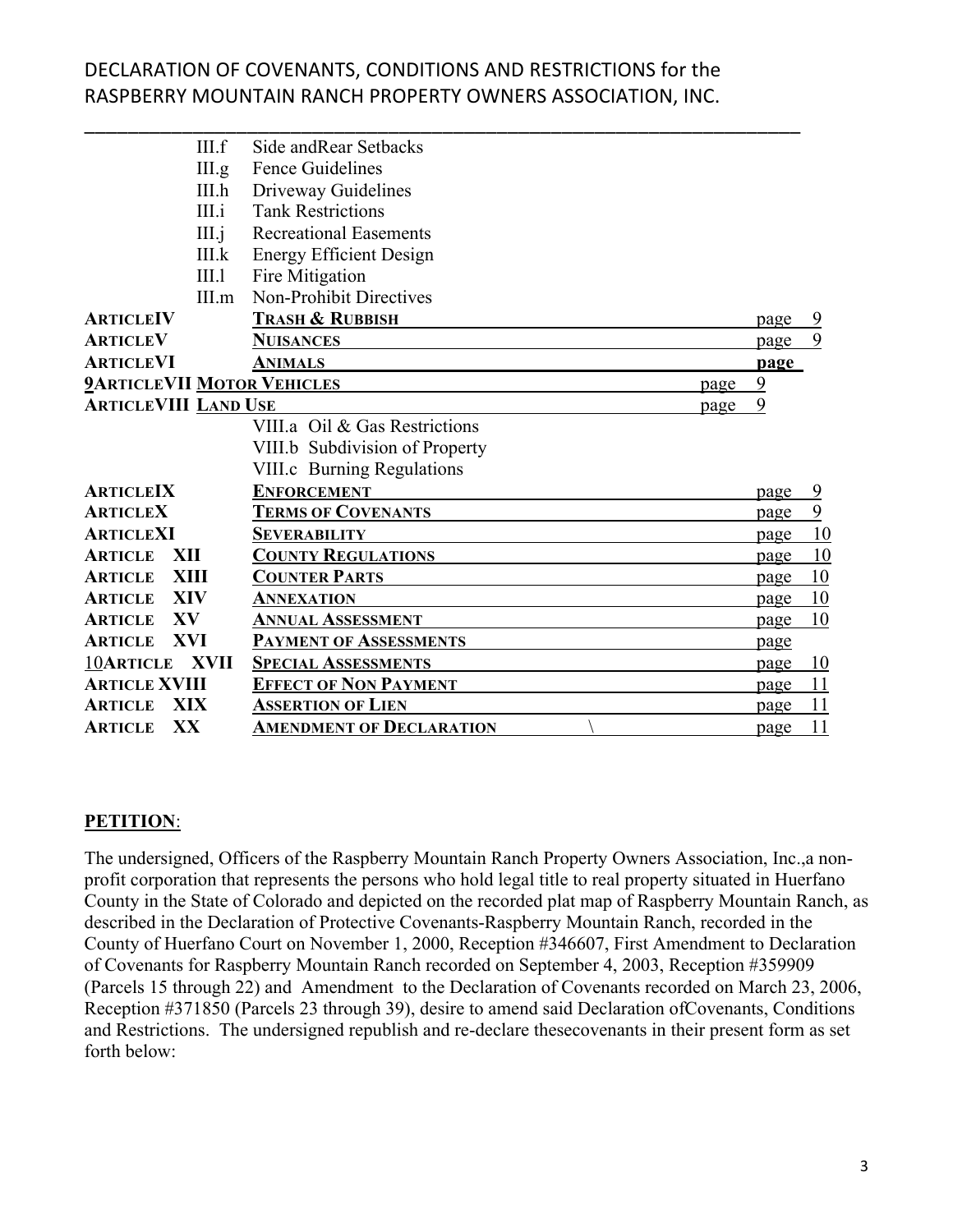\_\_\_\_\_\_\_\_\_\_\_\_\_\_\_\_\_\_\_\_\_\_\_\_\_\_\_\_\_\_\_\_\_\_\_\_\_\_\_\_\_\_\_\_\_\_\_\_\_\_\_\_\_\_\_\_\_\_\_\_\_\_\_\_\_\_

## **INTRODUCTION:**

Members of Raspberry Mountain Ranch Property Owners Association, Inc., a planned common interest community consisting of 39 Tracts of at least35 acres and a Common Reservoir Site of approximately 18.4 acres equally shared with Cuchara River Estates Property Owners Association, Inc., are the owners of real property situated in the County of Huerfano, State of Colorado, hereinafter referred to as the "Property," and legally described on "Exhibit A" attached hereto. In order to protect the living environment and preserve the values in the Property, the Members do hereby declare that the land shall be held, transferred, sold, conveyed and occupied subject to the covenants, restrictions, easements and provisions hereinafter set forth, and that each covenant, restriction, easement and provision shall inure to and run with the land and shall apply to and bind the successors and assigns of the present owners. ThePropertycomprising of the above-mentioned land is made specifically subject to the following described covenants:

## **ARTICLE I. INTENT:**

It is the intent of these covenants to protect and enhance the value, desirability and attractiveness of said Property, and prevent the construction of improper or unsuitable improvements. Restrictions are kept to a minimum while keeping in constant focus the right of theProperty Owners to enjoy their property inattractive surroundings, free of nuisances, undue noiseand danger. Further, it is intended that the natural environment be disturbed as little as possible.

#### **ARTICLE II. PROPERTY OWNERS ASSOCIATION:**

The Raspberry Mountain Ranch Property Owners Association, Inc., a Colorado Nonprofit Corporation, will be operated as per the ByLaws of the Association:

II.a Members: Every Owner will automatically be a Member of the Property Owners Association and is entitled to one (1) vote per Tract owned. The right of each Tract to vote is limited by having all billed assessments current. (See Articles XV and XVIII for cross-reference.) All Members are encouraged to attend and participate at all meetings, including general membership, Directors meetings and committee meetings of the Property Owners Association.

II.b Purpose of Association: The purpose of the Association is to use its authority, as given in the ByLaws:

II.b.1. To enforce these protective covenants, conditions and restrictions.

II.b.2 To assess Property Owners an annual assessment. Should anyProperty Owner fail to pay assessments when due, the Property Owners Association may use all remedies available by law and statute against the Property Owner for collection purposes.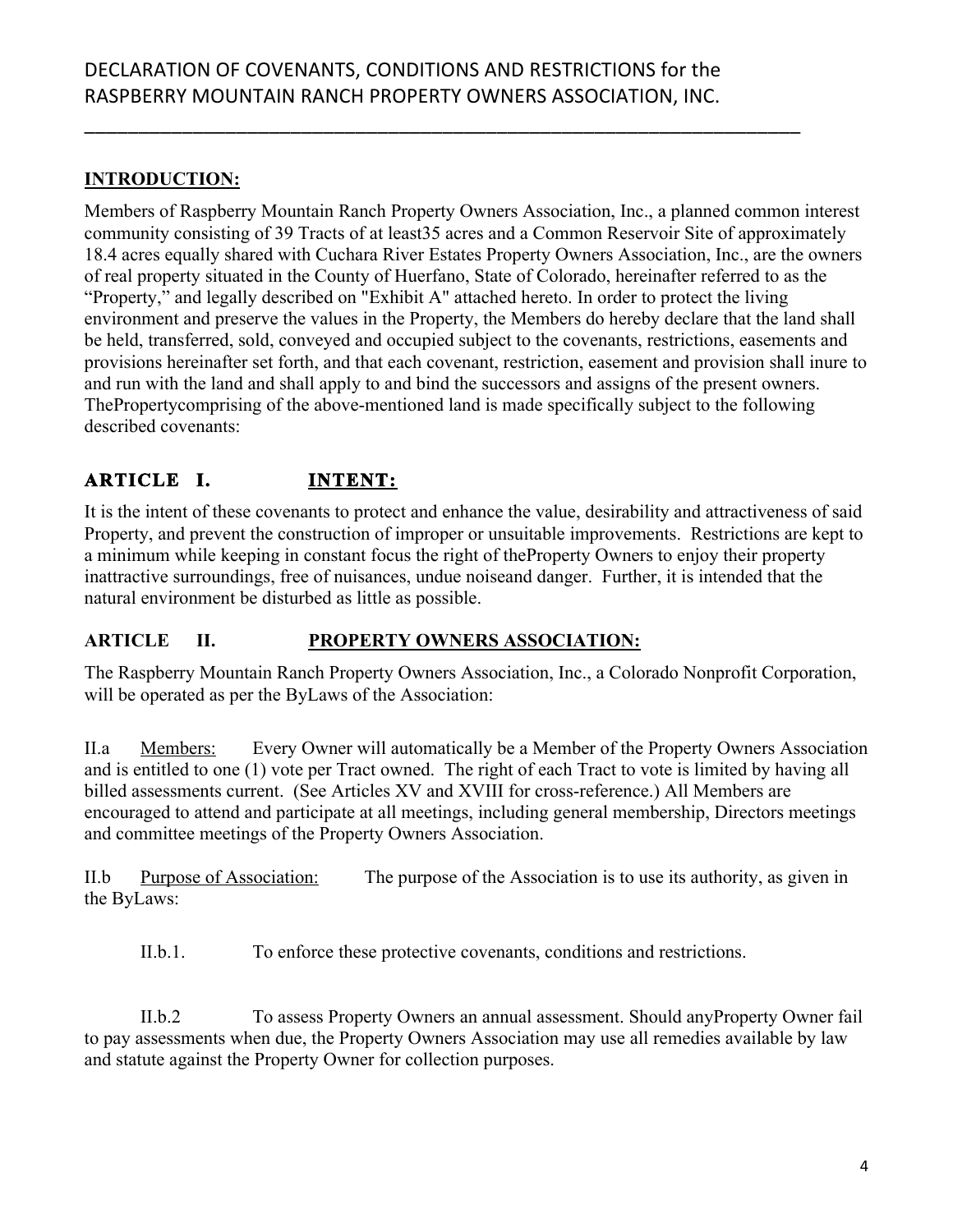II.b.3 To provide upkeep and improvements to all private roads and the Common Reservoir Site in the Property.

\_\_\_\_\_\_\_\_\_\_\_\_\_\_\_\_\_\_\_\_\_\_\_\_\_\_\_\_\_\_\_\_\_\_\_\_\_\_\_\_\_\_\_\_\_\_\_\_\_\_\_\_\_\_\_\_\_\_\_\_\_\_\_\_\_\_

II.b.4 To represent all Property Owners in matters of mutual interest.

II.b.5 To administer and lease grazing rights.

II.c Board of Directors: The business and affairs of the Association shall be managed by its Board of Directors. The Board shall have the powers and duties necessary for the administration of the affairs of the Association and for the operation and maintenance of the Property. Such powers and duties of the Board shall include, but shall not be limited to the following, all of which shall be done for and on behalf of the Owners of the Tracts:

II.c.1 To administer and enforce the covenants, conditions, restrictions, easements, uses, limitations, obligations and all other provisions set forth in the Declaration, the ByLaws of the Association and supplements and amendments thereto;

II.c.2 To establish, make and enforce compliance with such Policies and Procedures as may be necessary for the operation, use and occupancy of all of the Tracts with the right to amend the same from time to time. A copy of such Policies and Procedures shall be delivered or mailed to each Member upon the adoption thereof;

II.c.3 To incur such costs and expenses as may be necessary to keep in good order, condition and repair all of the areas in the Property required to be maintained by the Association;

II.c.4 To obtain and maintain all insurance required or permitted under the Declaration or otherwise deemed advisable by the Association;

II.c.5 To prepare a budget for the Association in the manner set forth in the Declaration and to adjust, decrease or increase the amount of the expense assessments and to levy and collect special assessments;

II.c.6 To collect delinquent assessments by suit or otherwise and to enjoin or seek damages from a Member as is provided in the Declaration and the ByLaws. The Board shall have the duty, rights, power and authority to suspend the voting rights of any Member in the event that any assessment made remains unpaid more than thirty (30) days from the date thepayment was due. Such rights may also be suspended for a period not to exceed sixty (60) days for infraction of published rules and regulations of the Association. Such rights shall be reinstated upon payment of all past due assessments and all interest and costs charged in conjunction with such delinquency;

II.c.7 To borrow funds to pay for any expenditure or outlay required pursuant to the authority granted by the provisions of the Declaration and the ByLaws, and to execute all such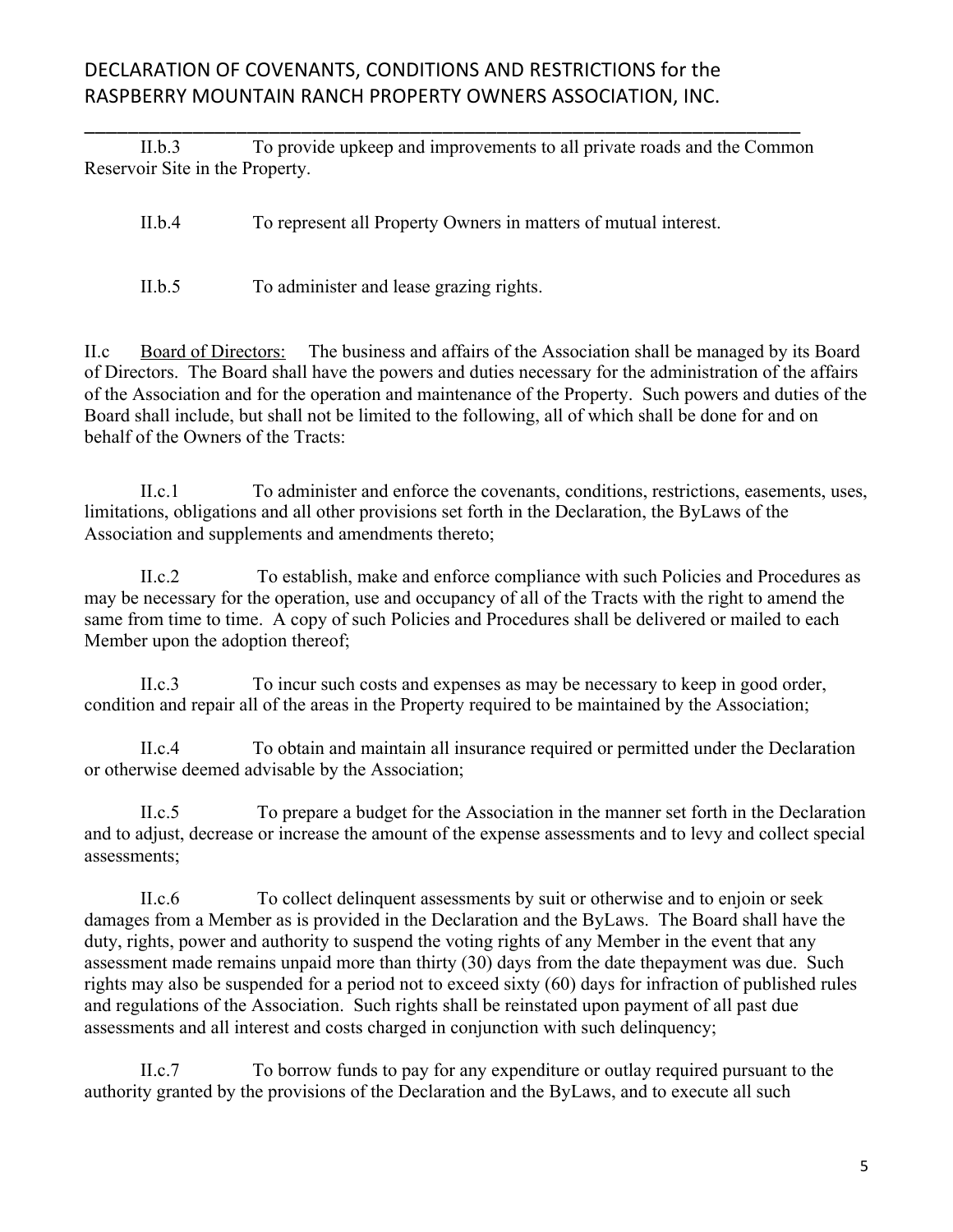instruments evidencing such indebtedness as the Board may deem necessary and, upon the written consent of the Members entitled to vote, to give security therefore provided, however that security shall only be taken in theAssociation's Property, never in the Members' Property except to the extent the assessment remains unpaid. The persons who shall be authorized to execute promissory notes and security instruments on behalf of the Association shall be the President or Vice President and Secretary or Assistant Secretary;

\_\_\_\_\_\_\_\_\_\_\_\_\_\_\_\_\_\_\_\_\_\_\_\_\_\_\_\_\_\_\_\_\_\_\_\_\_\_\_\_\_\_\_\_\_\_\_\_\_\_\_\_\_\_\_\_\_\_\_\_\_\_\_\_\_\_

II.c.8 To enter into contracts to carry out their duties and powers and to hire and fire all personnel necessary for the operation, maintenance, repair and replacement of the areas for which the Association is responsible under the Declaration;

II.c.9 To establish a bank account or accounts for the treasury and for all separate funds of the Association that are required or may be deemed advisable;

II.c.10 To authorize repairs, additions, alterations and improvements to the area as required to be maintained by the Association;

II.c.11 To keep and maintain full and accurate books and records showing all of the receipts, expenses or disbursements and to allow examination thereof at any reasonable time by each Member and First Mortgagees of Tracts, and to cause a certified public accountant to prepare a compilation or review financial statements of the books and records of the Association at the end of each fiscal year. At the option of the Board, an annual review or audited financial statement may be required;

II.c.12 To prepare and deliver annually to each Member the reports prepared under subsection (11) above;

II.c.13 To meet at least annually;

II.c.14 To supervise all Officers, agents and employees of this Association, and to see that their duties are properly done;

II.c.15 As more fully provided in Article XV, ANNUAL ASSESSMENT and Article XVIII, EFFECT OF NONPAYMENT, to:

II.c.15.I Recommend the amount of the annual expense assessment against each Tract;

II.c.15.II Send written notice of each annual expense assessment to every Owner subject thereto in the manner and at the times set forth in the Declaration; and

II.c.15.III Foreclose alien against any Tract for which assessments are not paid within ninety (90) days after the due date or bring an action at law against the Owner personally obligated to pay the same;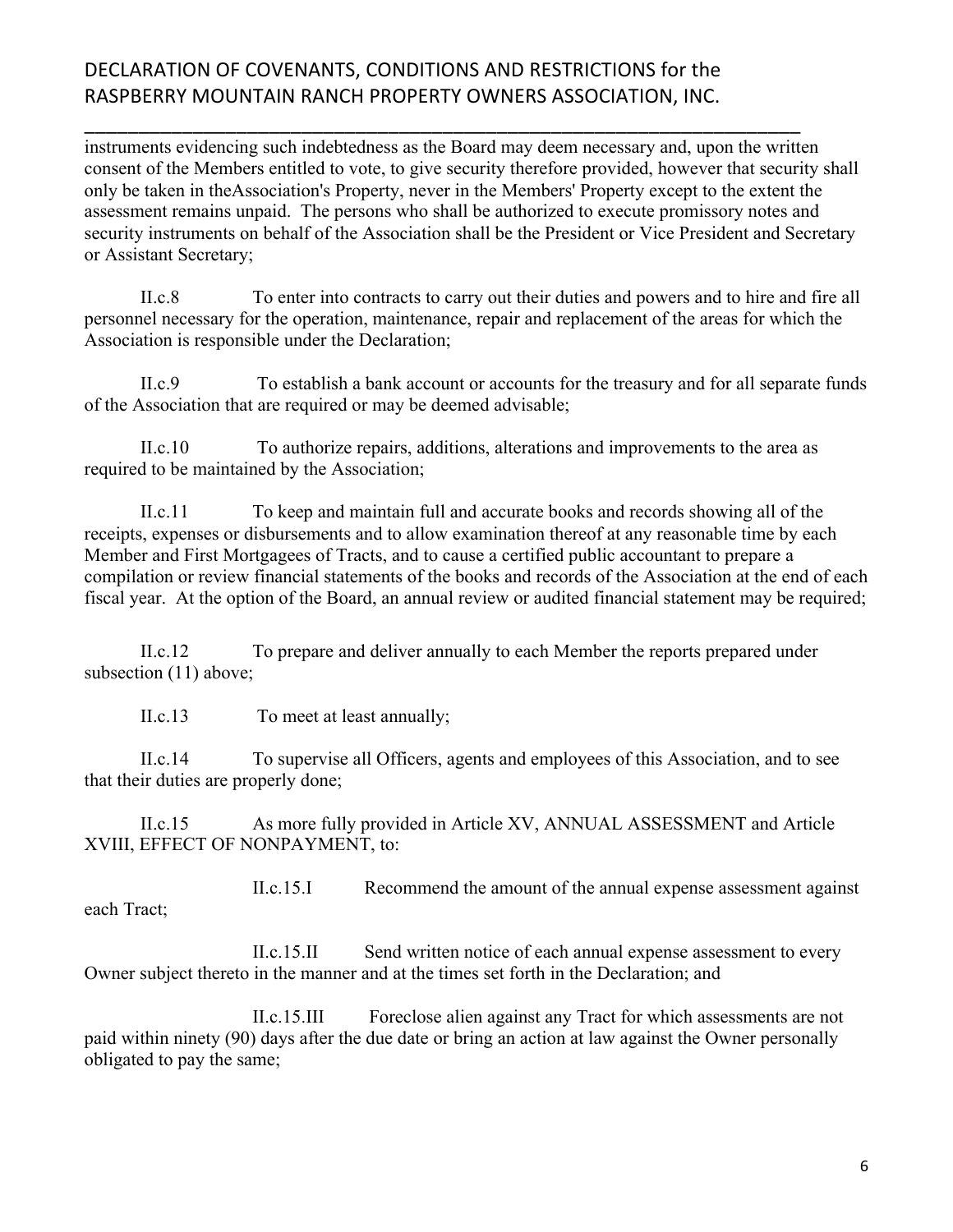\_\_\_\_\_\_\_\_\_\_\_\_\_\_\_\_\_\_\_\_\_\_\_\_\_\_\_\_\_\_\_\_\_\_\_\_\_\_\_\_\_\_\_\_\_\_\_\_\_\_\_\_\_\_\_\_\_\_\_\_\_\_\_\_\_\_

II.c.16 Subject to the provisions of the Declaration: to issue or to cause an appropriate Officer to issue, upon demand by a person, a certificate setting forth whether any assessment has been paid; a reasonable charge may be made by the Board of Directors for the issuance of these certificates; if a certificate states an assessment has been paid, such certificate shall be conclusive evidence of such payment to that person who relies thereon to his detriment;

II.c.17 To cause all Officers and employees having fiscal responsibilitiesto be bonded, if and, as it may deem appropriate;

II.c.18 Employ the services of a manager or managing agent, or both, and such independent contractors or other employees as they deem necessary, and delegate any of their duties to such persons; provided, however, when so delegated, the Board of Directors shall not be relieved of its responsibilities under the Declaration, the Articles of Incorporation or the ByLaws; and

II.c.19 In general, to carry on the administration of theAssociation and to do all of those things necessary and reasonable to carry out the governing and the operation of the Property.

## **ARTICLE III. DWELLINGS AND STRUCTURES:**

No building, or other structure shall be commenced, erected or maintained upon the Property, nor shallany exterior addition to or change or alteration therein be made until a working set of blueprints with complete specifications for all structures shall have been submitted to and approved in writing by the Board of Directors of the Associationand by an Architectural Review Committee composed of three (3) or more representatives appointed by the Board. In the event said Board and its designated committee fail to approve or disapprove such design and location within thirty (30) days after said plans and specifications have been submitted to it, approval will not be required and this Article shallbe deemed to have been fully complied with. Decisions concerning the approval or denial of an Owner's application for architectural or landscaping changes shall be made in accordance with standards and procedures set forth in the duly adopted Policies and Procedures or the Architectural Standards Policy and shall not be made arbitrarily or capriciously.

III.a No primary dwelling shall be built on the Property that is less than one thousand-five hundred (1500) square feet of living space.

III.b No Mobile or Manufactured homes will be allowed. Plans and construction must be approved by the Huerfano County Building Department and conform to all current applicable codes as adopted by the State of Colorado and Huerfano County.

III.c No structure or dwelling shall be built that exceeds two and one half (2-1/2) stories in height.

III.d No commercial or business activity shall be permitted unless approved by the Property Owners Association Board of Directors. Home office usage is permitted providing that such business does not materially increase traffic in or out of Raspberry Mountain Ranch.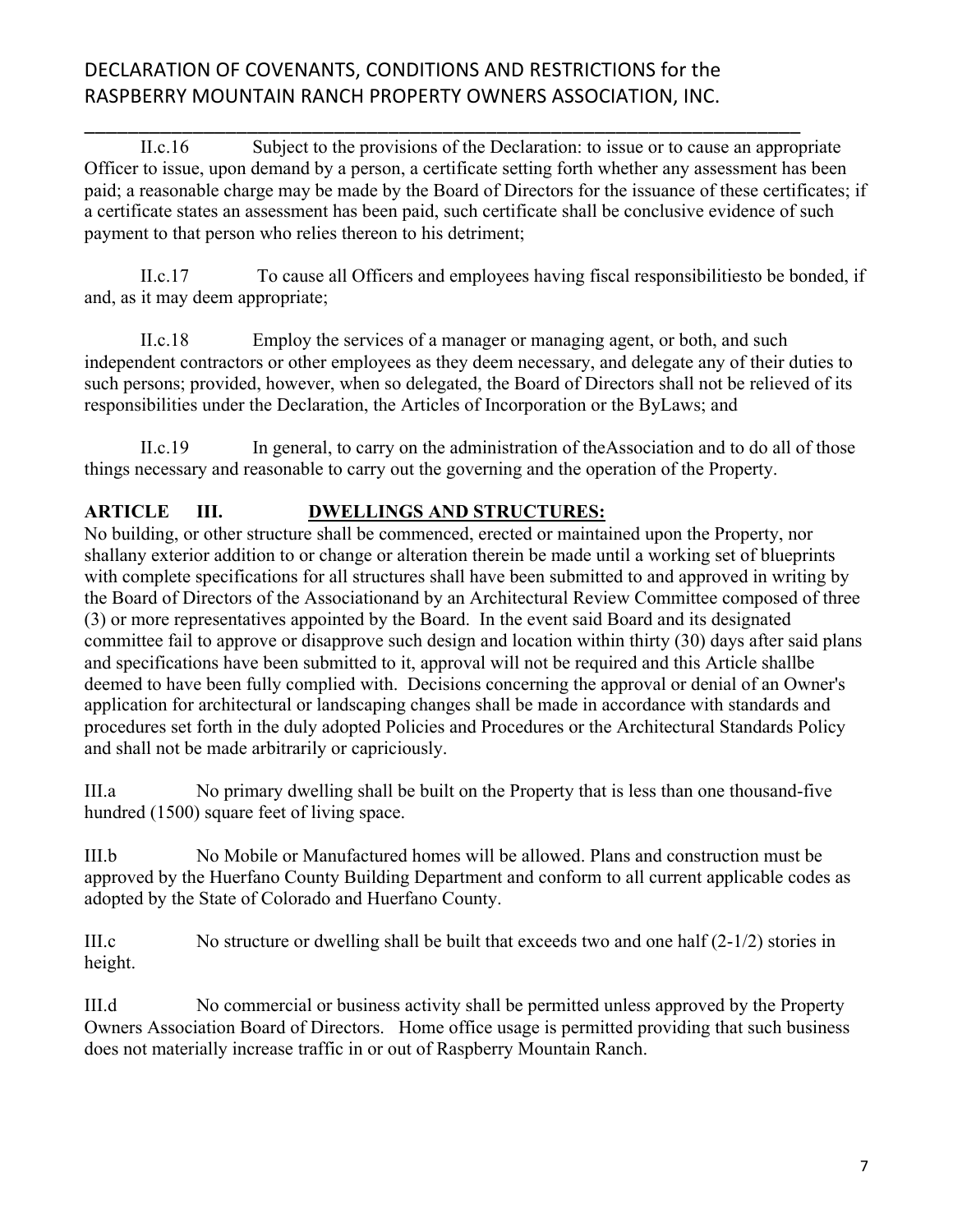III.e No structure or any other improvement, including fencing, may be erected on any Tract within 50 feet from the centerline of Mountain Valley Road and any Raspberry Mountain Ranch road.

\_\_\_\_\_\_\_\_\_\_\_\_\_\_\_\_\_\_\_\_\_\_\_\_\_\_\_\_\_\_\_\_\_\_\_\_\_\_\_\_\_\_\_\_\_\_\_\_\_\_\_\_\_\_\_\_\_\_\_\_\_\_\_\_\_\_

III.f No structure or any other improvement, including fencing, may be erected within fifteen feet (15') from the side and rear boundary lines, to allow for non-vehicular, recreational easements.

III.g Fences must be constructed in a manner, which conforms to the Department of Wildlife recommendations.(http://wildlife.state.co.us/NR/rdonlyres/B0D65D61-6CB0-4746-94F1- 6EE194E1C230/0/fencing.pdf)

III.h All driveways and roads created by Owners on Owner's Tracts must be constructed and maintained in such a manner to prevent damage and/or necessary repair to roads maintained by the Association. Said construction shall include placement of necessary culverts and adequate surfacing material covering the entire length, or a minimum of one hundred-fifty (150) feet, of such roads adjacent to the roads maintained by the Association, in order to prevent erosion or debris buildup of roads maintained by the Association. The Owner's driveway must intersect at the same grade as the road maintained by the Association in order to facilitate road maintenance and drainage. Any driveway construction must be approved by the Ranch Manager before installation.

III.i Propane and other gas tanks shall be enclosed or concealed in a non-obtrusive and safe manner.

III.j Recreational Easements are to be used for non-vehicular, pedestrian and equestrian pathways. Camping and campfires are prohibited on the easements.

III.k Energy efficient design, including but not limited to, solar, wind, geothermal and photovoltaic systems, are encouraged as long as the design is integrated into the architectural form of the home and not treated as an afterthought or awkward appendage to the home or landscape per review and approval of the Architectural Review Committee.

III.l The removal by an Owner of trees, shrubs, or other vegetation around a dwelling for fire mitigation is encouraged as long as such removal complies with a written defensible space plan created by the Colorado state forest service, an individual company certified by a local governmental entity to create such plan, or the local fire protection service, and is no more extensive than necessary. The plan shall be registered with the Architectural Review Committee before the commencement of work.

III.m Notwithstanding any provision in the Declaration, ByLaws, or Policies & Procedures of the Association to the contrary, the following may not be prohibited on an Owner's Property:(1) the display of the American Flag, (2) a military service flag; (3) a political sign forty-five days before and seven days after an election, limited to 36" x 48" and (4) the parking of a motor vehicle required to be available as acondition of employment if all of the following criteria are met:(I) vehicle is less than 10,000 GVW;(II) Owner or occupant is a member of a volunteer fire department or employed by a primary provider of fire fighting, law enforcement, ambulance, or emergency medical services; (III) vehicle bears official emblem and (IV)parking of said vehicle does not interfere with reasonable needs of other Members.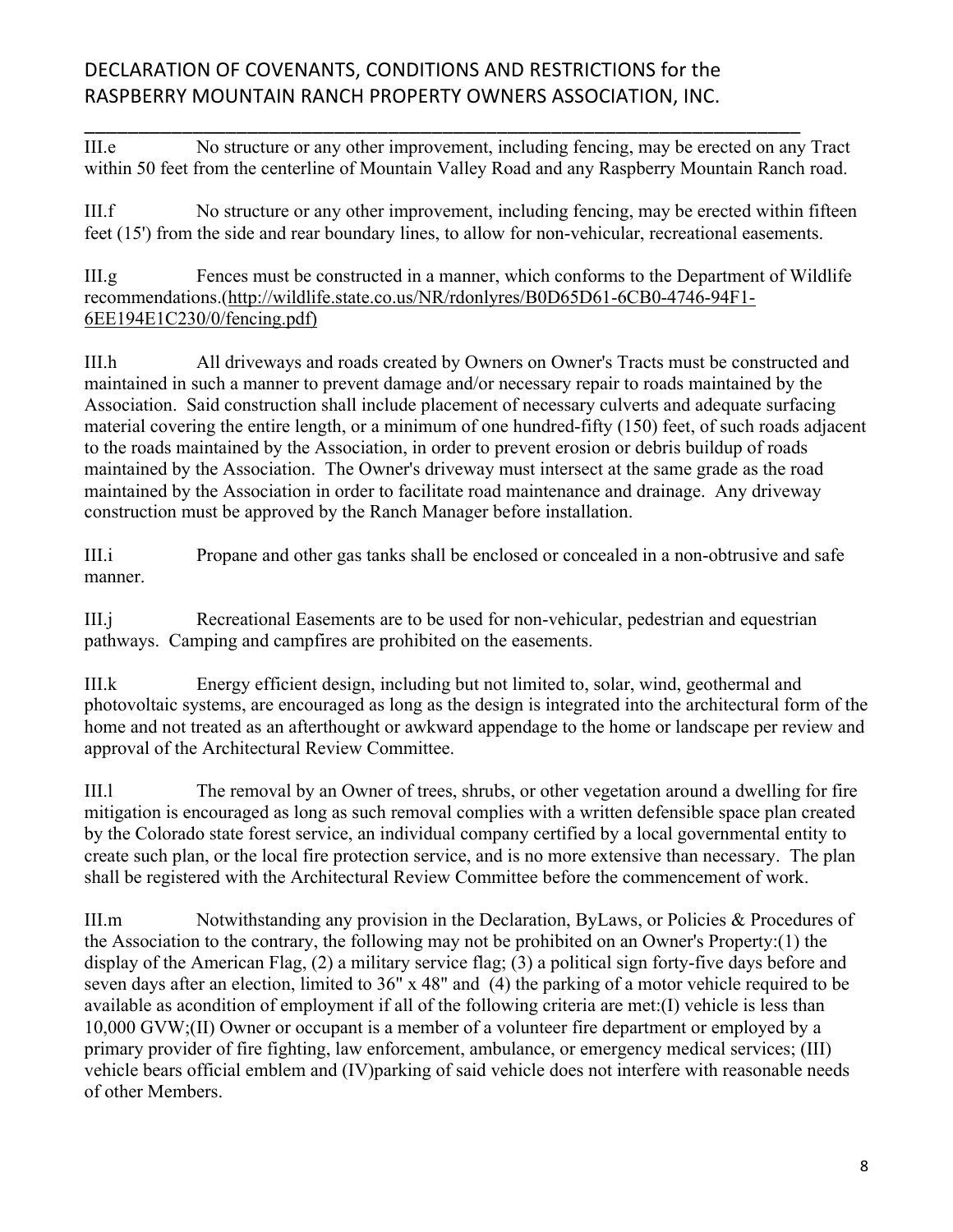\_\_\_\_\_\_\_\_\_\_\_\_\_\_\_\_\_\_\_\_\_\_\_\_\_\_\_\_\_\_\_\_\_\_\_\_\_\_\_\_\_\_\_\_\_\_\_\_\_\_\_\_\_\_\_\_\_\_\_\_\_\_\_\_\_\_

#### **ARTICLE IV. TRASH AND RUBBISH:**

Rubbish, garbage or other waste shall be kept and disposed of in a sanitary manner. All containers must be constructed in a manner that prevents access by bears and shall be kept in a clean, sanitary condition so as to not endanger wildlife.

## **ARTICLE V. NUISANCES:**

No Owner shall cause or allow the origination of excessive odors or sounds from his or her Tract. No Owner shall cause or allow any other nuisances of any kind whatsoever to exist on the Owner's Tract. In case of a dispute, at the request of an Owner, the Property Owners Association Board of Directors shall make the final determination of what constitutes a nuisance.

#### **ARTICLE VI. ANIMALS:**

Livestock and pets will be allowed on Raspberry Mountain Ranch for the personal use of Property Owners. Any animals raised for commercial purposes must be approved by the Property Owners Association. Commercial feed lots and swine are prohibited from Raspberry Mountain Ranch.

#### **ARTICLE VII. MOTOR VEHICLES:**

No motorized vehicles that are non-operational and non-licensed shall be kept, stored, or repaired on any Tract, unless said vehicle is kept or stored in a fully enclosed building.

#### **ARTICLE VIII. LAND USE:**

VIII.a Mining (including the removal of soil, gravel or rock), commercial wood harvesting and oil or gas production is prohibited. No oil or gas drilling, oil or gas development operations, oil refining, quarrying or mining operations of any kind shall be permitted upon or in any Tract, nor shall oil or gas wells, oil or gas tanks, mining tunnels, mineral excavations, or mining shafts be permitted upon or in any Tract. Property Owners own sixty percent (60%) and Raspberry Mountain Ranch POA, Inc. owns forty percent (40%) of the mineral rights on each Tract.

VIII.b Further subdivision of less than thirty-five (35) acres is prohibited.

VIII.c Property Owners should follow all applicable burning regulations and must personally supervise burning on their Tracts.

## **ARTICLE IX. ENFORCEMENT:**

Enforcement shall be by proceedings at law or in equity against any person or persons violating or attempting to violate any covenant. The Association or any Member may bring enforcement actions.

## **ARTICLE X. TERMS OF COVENANTS:**

These covenants and restrictions are to run with the land and shall remain in full force and effect for ten years from the date these covenants are recorded, after which time said covenants shall be automatically extended for successive periods of ten years, unless an instrument approved by not less than sixty-seven percent (67%) of the voting membership has been recorded, changing said covenants in whole or part.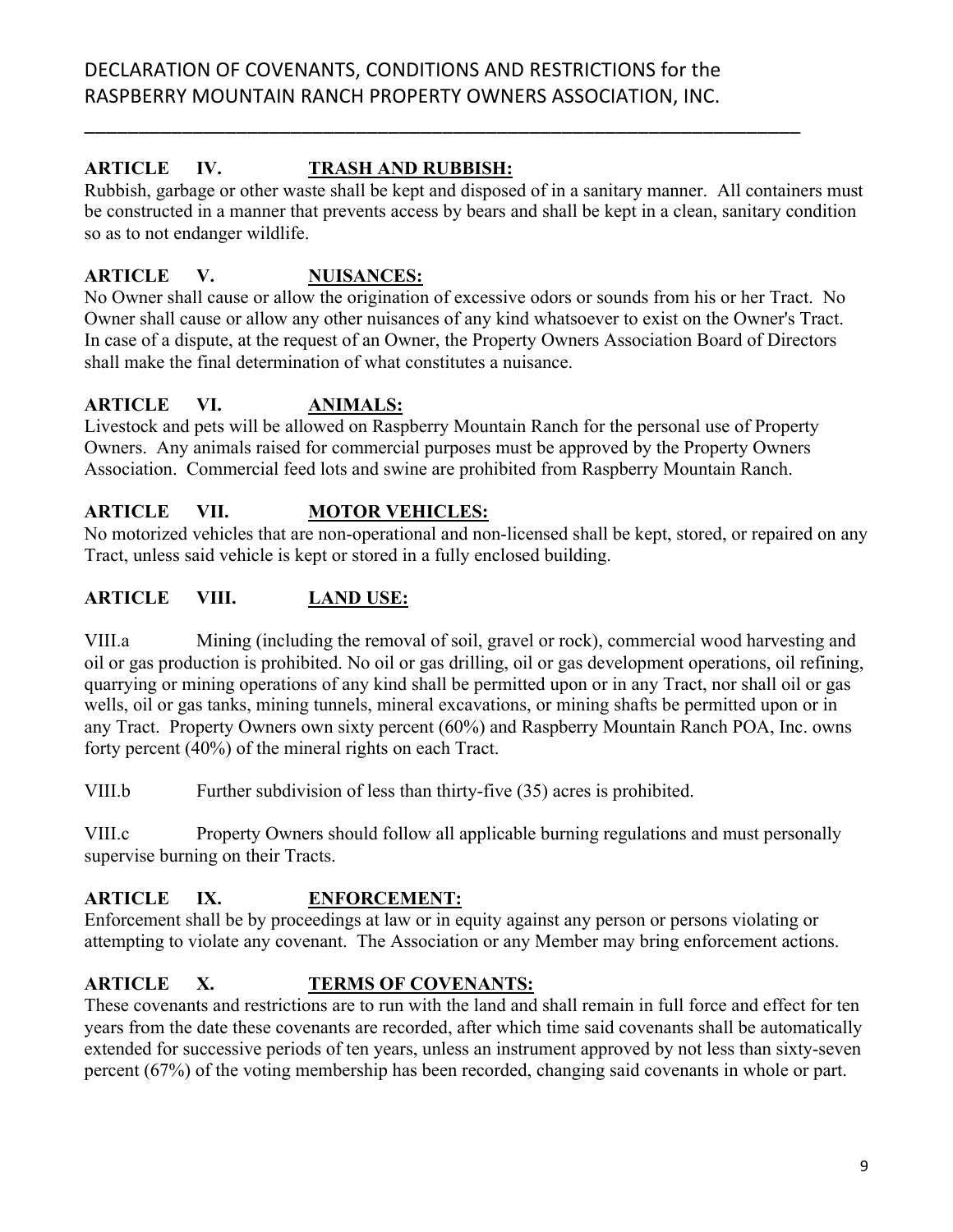#### **ARTICLE XI. SEVERABILITY:**

Invalidation of any of these covenants or any part thereof by judgment or court order shall in no way affect any of the other provisions hereof, which shall remain in full force and effect.

\_\_\_\_\_\_\_\_\_\_\_\_\_\_\_\_\_\_\_\_\_\_\_\_\_\_\_\_\_\_\_\_\_\_\_\_\_\_\_\_\_\_\_\_\_\_\_\_\_\_\_\_\_\_\_\_\_\_\_\_\_\_\_\_\_\_

#### **ARTICLE XII. COUNTY REGULATIONS:**

To the extent that the applicable county or other governmental regulations, rules, codes, ordinances or laws are more restrictive in their allowable land utilization than these covenants, they shall supersede these covenants and govern at all times.

#### **ARTICLE XIII. COUNTER PARTS:**

This instrument may be executed in a number of counter parts, any one of which may be considered an original.

#### **ARTICLE XIV. ANNEXATION:**

Raspberry Mountain Ranch Property Owners Association, Inc.,with the approval of sixty-seven percent (67%) of the authorized voting membership, may from time to time annex additional propertyconsisting of at least thirty-five (35) acres per Tract that the Owners deem appropriate to the Association, by recording one or more Annexation Statements. Upon the recording of such Annexation Statement in the public records of Huerfano County, Colorado, all of the real property described in such Annexation Statement shall be deemed to be part of the Associationand subject to all of the terms and provisions of these covenants.

## **ARTICLE XV. ANNUAL ASSESSMENT:**

All Tracts within the Property shall be subject to payment of Property Owners Association annual assessment in an amount to be determined by the Association. The assessment may be increased only by a majority vote of the Members of the Association. Any increase in Association assessments will also require written assurance that any such increase will not cause additional regulatory or other requirements to be imposed upon the Association or anyOwner.

#### **ARTICLE XVI. PAYMENT OF ASSESSMENTS:**

Annual assessments will commence upon conveyance at the date of closing. Whenever the obligation to pay assessments arise after the start of the calendar year, the first year's assessment will be prorated to the commencement date for the Tract involved. Assessments shall be payable in advance upon a date set by the Board of Directors. Any assessments that are not paid when due shall be deemed delinquent.

## **ARTICLE XVII. SPECIAL ASSESSMENTS:**

In addition to the annual assessments authorized above, the Association may levy, in any assessment year, a special assessment. A Special Assessment will be only to that year for the purpose of defraying, in whole or in part, one time, unexpected or extraordinary costs associated with maintaining or improving the property values as well as upholding the provisions of the covenants. The required approval for a Special Assessment is sixty-seven percent (67%) of the Members authorized to vote.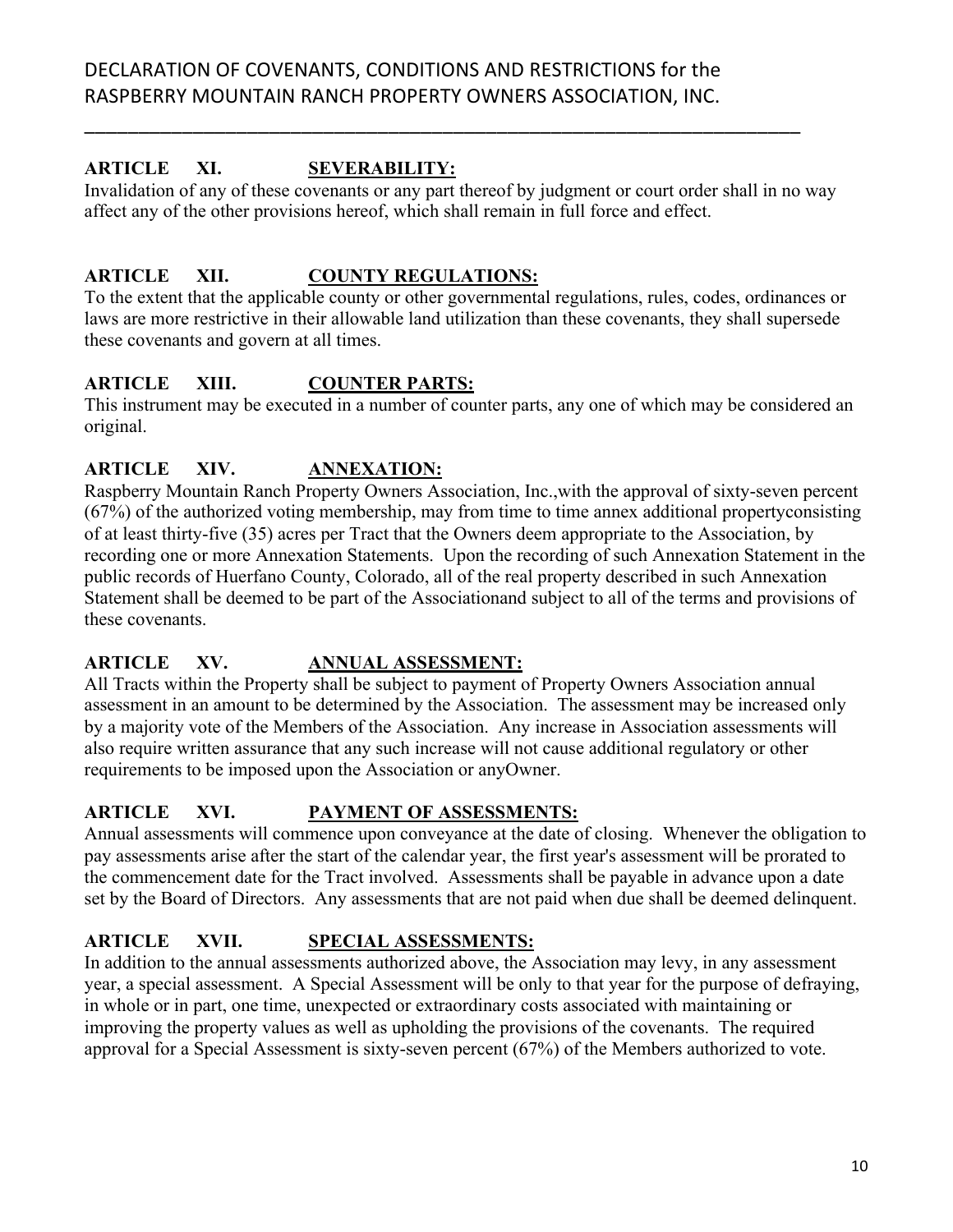\_\_\_\_\_\_\_\_\_\_\_\_\_\_\_\_\_\_\_\_\_\_\_\_\_\_\_\_\_\_\_\_\_\_\_\_\_\_\_\_\_\_\_\_\_\_\_\_\_\_\_\_\_\_\_\_\_\_\_\_\_\_\_\_\_\_

#### **ARTICLE XVIII. EFFECT OF NONPAYMENT:**

The Association may bring an action at law against the Owner personally obligated to pay the same, and/or foreclose the lien against such Owner's Tract, and/or may suspend the delinquent Owner's right to vote. Such rights shall be reinstated upon payment of all past due assessments and all interest and costs charged in conjunction with such delinquency. In the event a judgment is obtained, such judgment shall include late charges and interest on the assessment and reasonable attorneys' fees, together with the expenses and costs of the action. The Board may enforce such lien by filing with the Clerk and Recorder of Huerfano County a statement of lien with respect to the Tract, setting forth the name of the Owner, the legal description of the Tract and the Owner's interest therein, the name of the Association and the amount of delinquent assessments then owing. The lien statement shall be duly signed and acknowledged by an Officer of the Association and notice thereof shall be sent by USPS, return receipt requested to the Owner of the Tract at the address of the Tract or at such other address as the Association may have in its records for the Owner of the Property. Such a claim of lien shall also secure all assessments, charges, fees and sums which come due thereafter until the lien, together with all costs, attorney fees, charges and interest have been fully paid or otherwise satisfied.

## **ARTICLE XIX. ASSERTION OF LIEN:**

The Property Owner shall have a 30-day right to cure; dating from the date the notice is mailed. Thirty (30) days following the mailing of such notice, the Board may foreclose the statement of lien in the same manner as provided for in the foreclosure of mortgages under the statutes and laws of the State of Colorado. Except to the extent that the lien of the Association is subordinated to the lien of a First Mortgagee on a Tract pursuant to these covenants and except as subordinated by law to the lien on real property taxes, the lien of the Association shall be deemed to have priority date as of the date of the recording of this Declaration and shall have priority over all other liens and encumbrances against a Tract.

#### **ARTICLE XX. AMENDMENT OF DECLARATION:**

The Declaration of Covenants, Conditions and Restrictions for the Raspberry Mountain Ranch Property Owners Association Inc.,herein stated, may be amended at any time upon approval of sixty-seven percent (67%) of the members authorized to vote.

**IN WITNESS WHEREOF**, the undersigned, being the Members of the Board of Directors of the Association, have executed these Declarations effective the day of\_\_\_\_\_\_\_\_\_\_\_\_\_\_\_\_\_\_\_\_\_\_\_\_\_\_\_\_\_\_\_\_, 2010.

President\_\_\_\_\_\_\_\_\_\_\_\_\_\_\_\_\_\_\_\_\_\_\_\_\_\_\_\_\_\_\_\_

Secretary\_\_\_\_\_\_\_\_\_\_\_\_\_\_\_\_\_\_\_\_\_\_\_\_\_\_\_\_\_